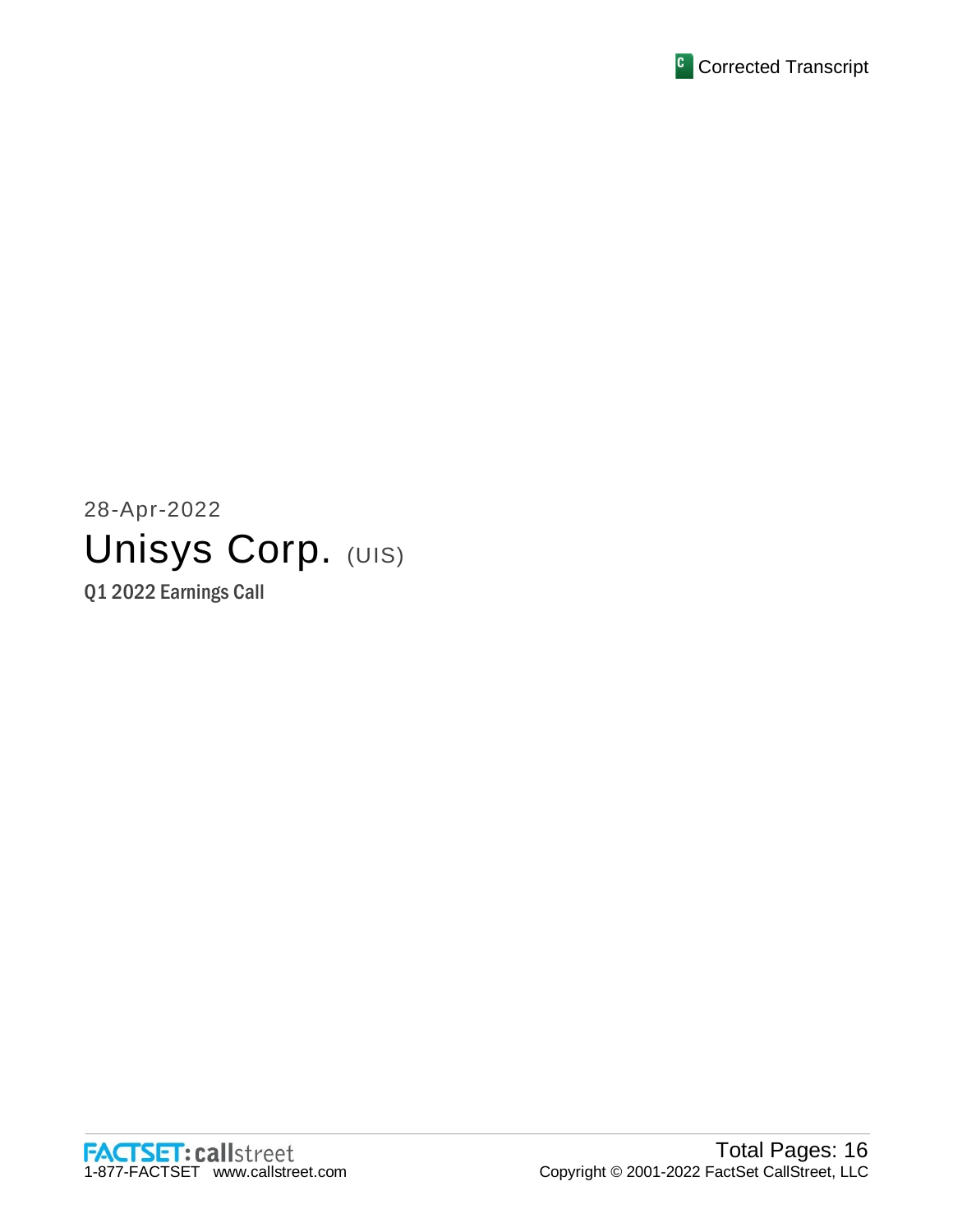## **CORPORATE PARTICIPANTS**

Courtney Holben

Jon E Tanwanteng

Vice President-Investor Relations, Unisys Corp.

Peter A. Altabef Chair & Chief Executive Officer, Unisys Corp. Michael M. Thomson

Executive Vice President & Chief Financial Officer, Unisys Corp.

## **OTHER PARTICIPANTS**

Rod Bourgeois Analyst, DeepDive Equity Research, LLC

Matthew Galinko Analyst, Maxim Group LLC

#### Analyst, CJS Securities, Inc. .....................................................................................................................................................................................................................................................................

## **MANAGEMENT DISCUSSION SECTION**

**Operator**: Good morning, everyone, and welcome to the Unisys Corporation First Quarter 2022 Earnings Conference Call. All participants will be in a listen-only mode. [Operator Instructions] After today's presentation, there will be an opportunity to ask questions. [Operator Instructions] Please also note today's event is being recorded. At this time, I'd like to turn the conference call over to Courtney Holben, Vice President of Investor Relations. Ma'am, please go ahead.

.....................................................................................................................................................................................................................................................................

.....................................................................................................................................................................................................................................................................

## Courtney Holben

Vice President-Investor Relations, Unisys Corp.

Thank you, operator. Good morning everyone. This is Courtney Holben, Vice President of Investor Relations. Thank you for joining us. Yesterday afternoon, Unisys released its first quarter 2022 financial results. I'm joined this morning to discuss those results by Peter Altabef, our Chair and CEO; and Mike Thomson, our CFO.

Before we begin, I'd like to cover a few details. First, today's conference call and the Q&A session are being webcast via the Unisys Investor website. Second, you can find the earnings press release and the presentation slides that we will be using this morning to guide our discussion as well as other information relating to our first quarter performance on our investor website which we encourage you to visit. Third, today's presentation which is complementary to the earnings press release includes some non-GAAP financial measures. The non-GAAP measures have been reconciled to the related GAAP measures and we have provided reconciliations within the presentation. Although appropriate under generally accepted accounting principles, the company's results reflect charges that the company believes are not indicative of its ongoing operations and that can make its profitability and liquidity results difficult to compare to prior periods, anticipated future periods or to its competitors' results. These items consist of post-retirement and cost reduction and other expense. Management believes each of these items can distort the visibility of trends associated with the company's ongoing performance. Management also believes that the evaluation of the company's financial performance can be enhanced by use of supplemental presentation of its results that exclude the impact of these items in order to enhance consistency and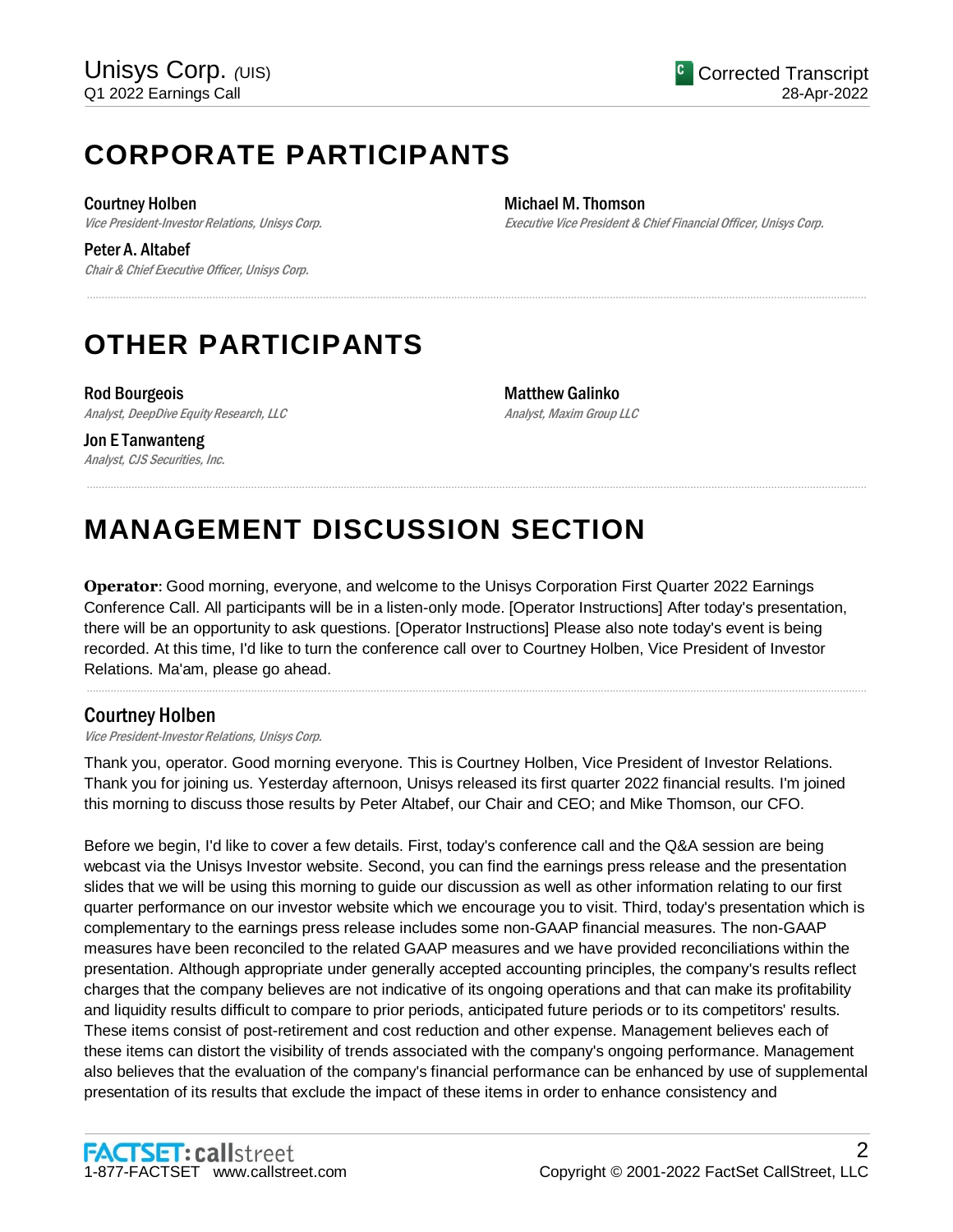comparativeness with prior or future period results. The following measures are often provided and utilized by the company's management, analysts and investors to enhance comparability of year-over-year results as well as to compare results to other companies in our industry; non-GAAP operating profit, non-GAAP net income and non-GAAP diluted earnings per share, free cash flow and adjusted free cash flow, EBITDA and adjusted EBITDA, and constant currency. For more information regarding these metrics and related adjustments, please see our earnings release and our Form 10-Q.

From time-to-time, Unisys may provide specific guidance or color regarding its expected future financial performance. Such information is effective only on the date given. Unisys generally will not update, reaffirm or otherwise comment on any such information except as Unisys deems necessary, and then only in a manner that complies with Regulation FD.

And finally, I'd like to remind you that all forward-looking statements made during this conference call are subject to various risks and uncertainties that could cause the actual results to differ materially from our expectation. These factors are discussed more fully in the earnings release and in the company's SEC filings. Copies of those SEC reports are available from the SEC and along with other materials I mentioned earlier from the Unisys investor website.

.....................................................................................................................................................................................................................................................................

And now, I'd like to turn the call over to Peter.

#### Peter A. Altabef

Chair & Chief Executive Officer, Unisys Corp.

Good morning everyone and thank you for joining us to discuss our first quarter results. Our strategy is gaining traction. Clients and prospects are responding positively to our expanded and enhanced solution portfolio, demonstrated by increased ACV and pipeline year-over-year. First quarter financial results were impacted by anticipated ECS renewal timing and the exiting of non-strategic DWS contracts in 2021 but were largely in-line with our expectations. Broad market knowledge of our higher value offerings is growing and we expect our marketing and sales efforts to further increase awareness and differentiation.

While there is still work to be done to achieve our goals for the year, we are encouraged by the significant increase in new business signed in the first quarter and are excited by the prospects for the business. Mike will provide detail on our financial performance but first I'll give some insight into the business.

Starting with Digital Workplace Solutions or DWS, we expanded and enhanced this business significantly in 2021 to offer higher growth and higher margin user experience-based solutions. We are winning contracts with new clients looking to transform the digital workplace with DWS ACV growing 65% year-over-year in the quarter. While our financial results in the quarter were impacted by non-strategic contracts exited in 2021 given the robust industry demand for DWS, we believe there is significant opportunity with new clients.

During the quarter, we continued to upgrade our solutions to better meet client needs. We have matured our experience model office or XMO offering and now have multiple clients under management with several others in implementation stages. We are also integrating increased automation into our offerings, including within Experience-as-a-Service and PowerSuite. For instance, in our PowerSuite collaboration, security and governance tool, we are automating end-user compliance to eliminate the need for interaction with IT support. This will improve user productivity while ensuring compliance with changing global governance needs and unique regional requirements.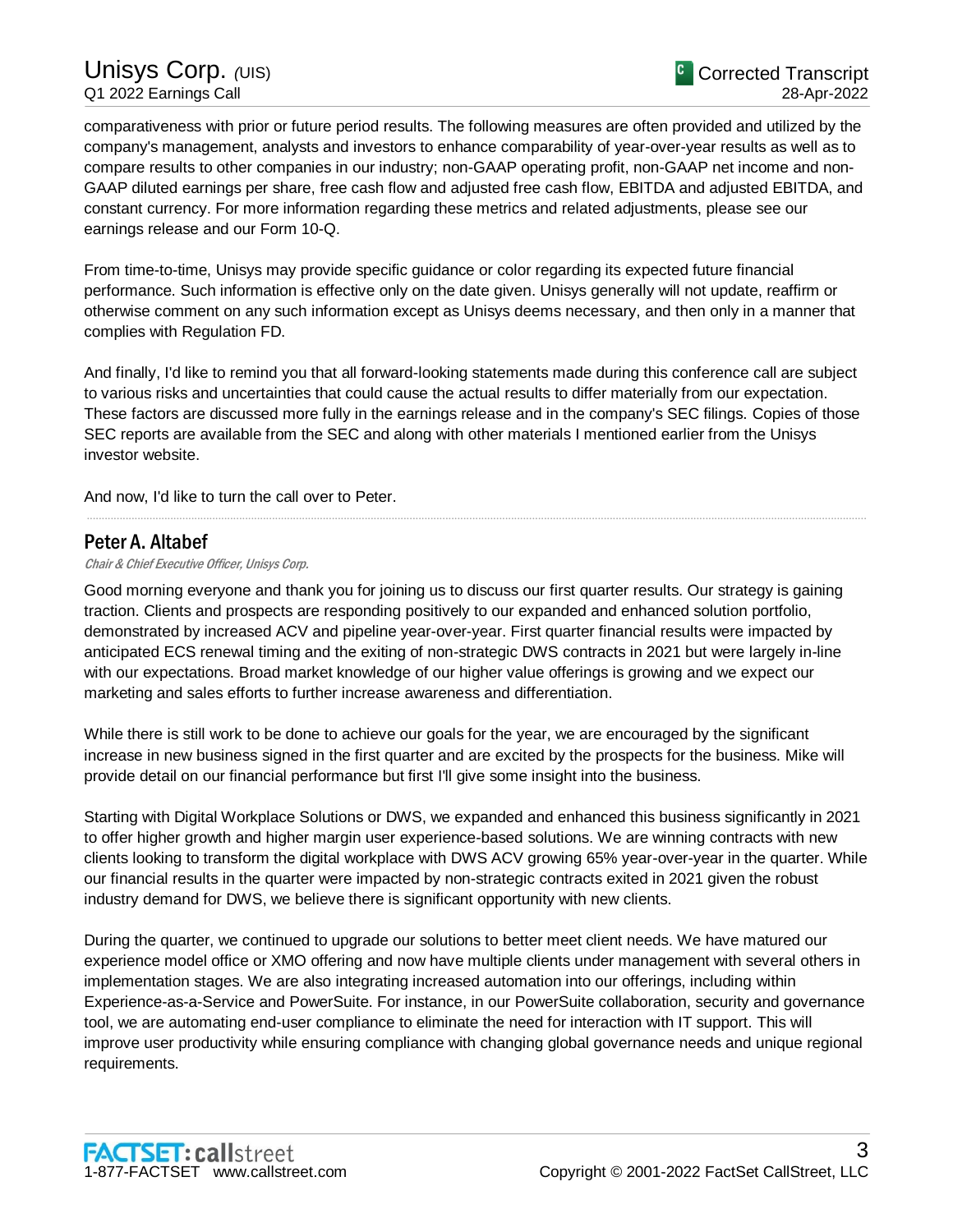We have also enhanced our analytics solution which helps clients assess their user experience progress and helps us improve our productivity and ultimately our margin. As I mentioned, broad market knowledge of our higher value offerings is growing. Industry analysts such as Gartner, IDC, Everest, ISG and HFS are recognizing our Digital Workplace Solutions transformation and we were recently named as an innovator by Amazon in their multi-sourcing service integration. During the first quarter, we were also nominated as finalists in six Service Desk Institute Award categories and we were the winner in two; in both cases the most of any provider. Additionally, our global service desk was recently certified to the Help Desk Institute's IT Support Center Certification Program, which validates the maturity of our advanced capabilities.

Client receptivity to our DWS portfolio has been highlighted by multiple, recent contracts for our full suite of solutions which include modern device management, proactive experience, seamless collaboration, intelligent workplace services and Workplace-as-a-Service. For example, during the first quarter we signed an expansive new logo DWS contract with a global technology company that engineers consumer products and goods. As an example of success with cross-selling, during the quarter we signed a contract with a major Latin American financial institution that was already an ECS client to provide a wide range of secure digital workplace solutions as well as cloud and infrastructure solutions.

And that client win is a good segue to discussing our Cloud & Infrastructure Solutions business in which we drove year-over-year revenue growth during the first quarter. C&I revenues grew 7% year-over-year and Cloud revenue specifically grew 43% year-over-year. C&I ACV also grew significantly in the quarter and was up 75% year-overyear. As with DWS, we believe that there is significantly more opportunity to grow our Cloud & Infrastructure business. During 2022, we are focusing our capability development efforts in this segment on enhanced cloudnative application development, cloud security and artificial intelligence/machine learning operations. During the first quarter, we refined our DevSecOps framework, aligning the application's lifecycle capabilities across Unisys and also aligning with hyperscaler-based microservices. We also now have our IT service ops automation development engine in place as well as our service intelligence platform. And we are leveraging data analysis to help our clients detect and analyze problems in their IT environment. As an example, during the quarter, we signed a contract with a global marketing and communications company to migrate the client's largest European data center to the public cloud, supporting that client strategy of increasing operational efficiency, security and agility.

Turning to Enterprise Computing Solutions or ECS, our goal has been to grow revenue through expanding the ECS ecosystem while maintaining license revenue stability. During the quarter, we took steps to help clients modernize their ClearPath Forward operating systems by releasing a new version of our agile business suite development environment with increased platform interoperability. We also are expanding some of our key industry solutions to address the diverse workflow-centric needs of our clients. For instance, in travel and transportation, we launched the development of expanded data analytics capabilities within our cargo solution that we referenced on our last call.

During the first quarter, we signed a renewed and expanded contract with a provider of information technology services to the air travel and tourism industry in Asia. We also signed a new scope contract with one of the UK's largest financial services organizations to deploy new servers which double their infrastructure and strengthen their digital resiliency. As we look across the company, our client wins indicate that the transformation of our solution portfolio and go-to-market approach undertaken during 2021 is gaining traction and leading revenue indicators grew significantly during the first quarter.

Total company ACV grew 43% year-over-year, supported by the growth I noted in ACV for DWS and C&I. Total company TCV was also up 5% year-over-year in the quarter. Although given clients increasing preference for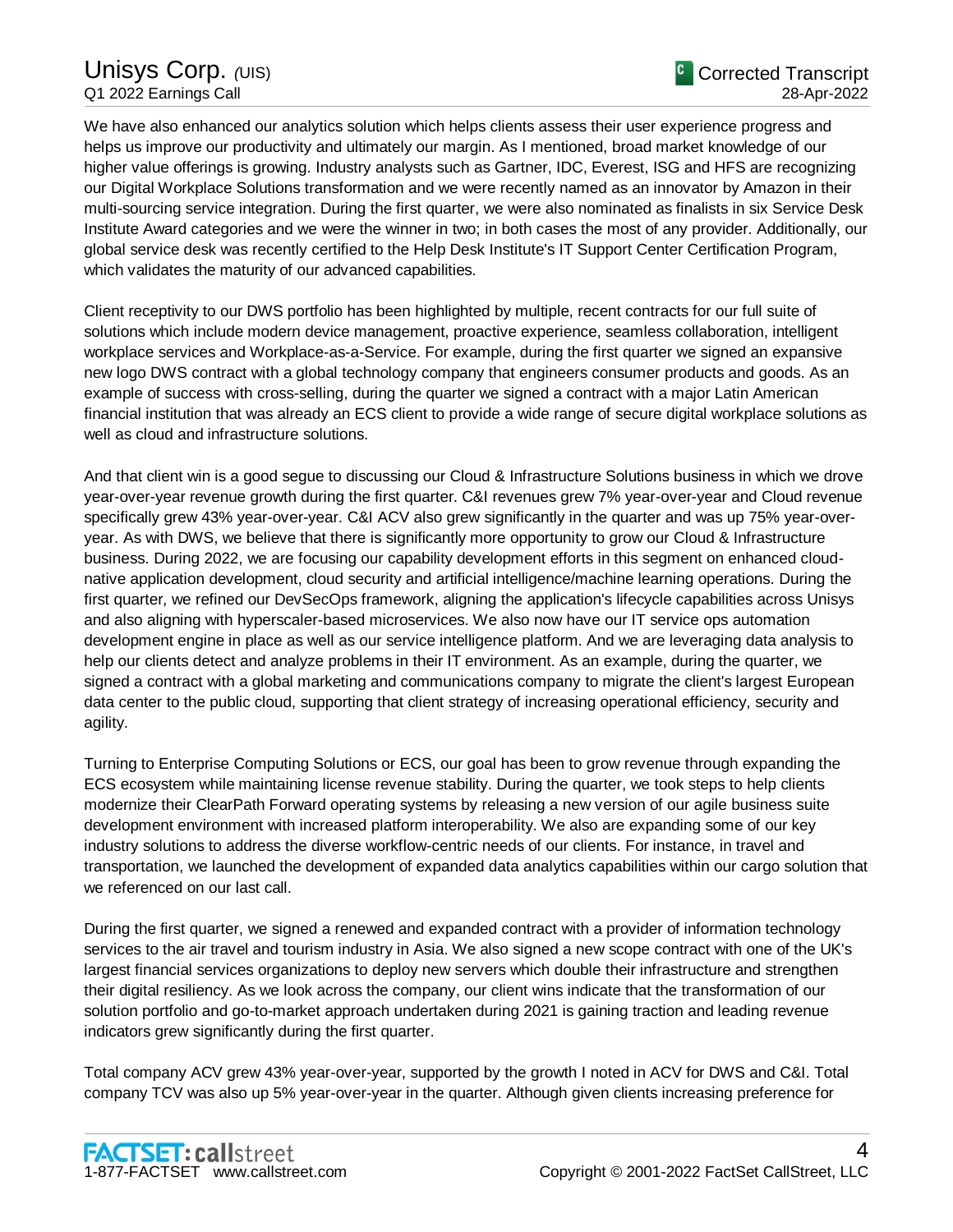shorter duration contracts, we are providing more detail on ACV. Total company pipeline grew 31% year-overyear and was up 24% sequentially. DWS pipeline increased 14% year-over-year and 29% sequentially. Within that, the pipeline of targeted end-user experience solutions more than doubled sequentially and year-over-year.

C&I pipeline grew 40% year-over-year and 28% sequentially. Within that, cloud-specific pipeline more than doubled year-over-year and increased 43% since year-end. We are pricing new contracts to offset anticipated cost increases related to the competitive labor market and the weighted average expected gross margin associated with contracts signed in the first quarter was higher than the prior-year period.

We see more upside for our go-to market activities. Broad market awareness of our expanded and enhanced solution portfolio is growing. We are increasing our third-party advisor and industry analyst team to help generate advocacy and increase the quality and size of our pipeline. We are also expanding our direct and indirect sales teams to generate new clients, accelerate our market penetration and grow pipeline and the ACV. We are deploying an account-based marketing strategy to target our highest value prospects with a focus on closing contracts with new logo clients. We have activated targeted cross-selling campaigns across our existing client base to increase revenue from this group. We're also driving increased awareness through a digital advertising campaign focused on our DWS and C&I business that launched in the fourth quarter of last year. Further to this end, our new branding strategy effort is underway. Once this is rolled out which is expected to be in the secondhalf of this year, it will differentiate Unisys in the market and increase brand awareness.

Turning to workforce management, as we all know the market for talent is highly competitive. Our voluntary attrition in the first quarter on a last 12-month basis was 18.6%, a slight increase from corresponding prepandemic levels of 17.2%. Our talent attraction and retention initiatives are helping address the competitive nature of the market and we expect voluntary attrition to stabilize over 2022. Our focus on creating opportunities for our associates through internal mobility and upskilling programs resulted in a 30% internal fill rate for the first quarter above our goal of 28% for the year. We are also leveraging referral-based hiring which increased to 22% in the first quarter, continuing the positive trends of increasing every year since 2019. With respect to wage inflation, we continue actively reviewing our workforce and focusing compensation adjustments on the capabilities and roles that have been identified as critical in achieving our short- and long-term strategic goals.

Turning to ESG, our increased focus began to be recognized in 2020 when ISS upgraded us to Prime status. During the first quarter of this year, we received an upgrade from MSCI to an A rating, and this month, we were upgraded to a Gold rating by EcoVadis, putting us in the 94th percentile of companies ranked. We also met and exceeded our 2026 objective for a 75% reduction in greenhouse gas emissions, achieving this objective five years early with an 80% [ph] projection (00:15:57). We are now turning to our net-zero goal on which we will provide more color next quarter.

In conclusion, we are seeing positive receptivity to our solutions. We have more work to do to increase awareness and we believe our marketing and sales initiatives will be important in accomplishing this objective.

With that, I'll turn the call over to Mike to discuss our financial results, although first I would like to take this opportunity to thank him for all of his contributions to the company in his role as CFO, as this will be his final earnings call in that position. As we previously announced, we have now hired a new CFO effective May 2 and Mike will transition to his new role as President and COO. I am confident that the leadership, deep company expertise, commitment to excellence and collaborative spirit Mike has demonstrated as CFO will position him for success as he takes on his new role. And I look forward to working with him in this new capacity.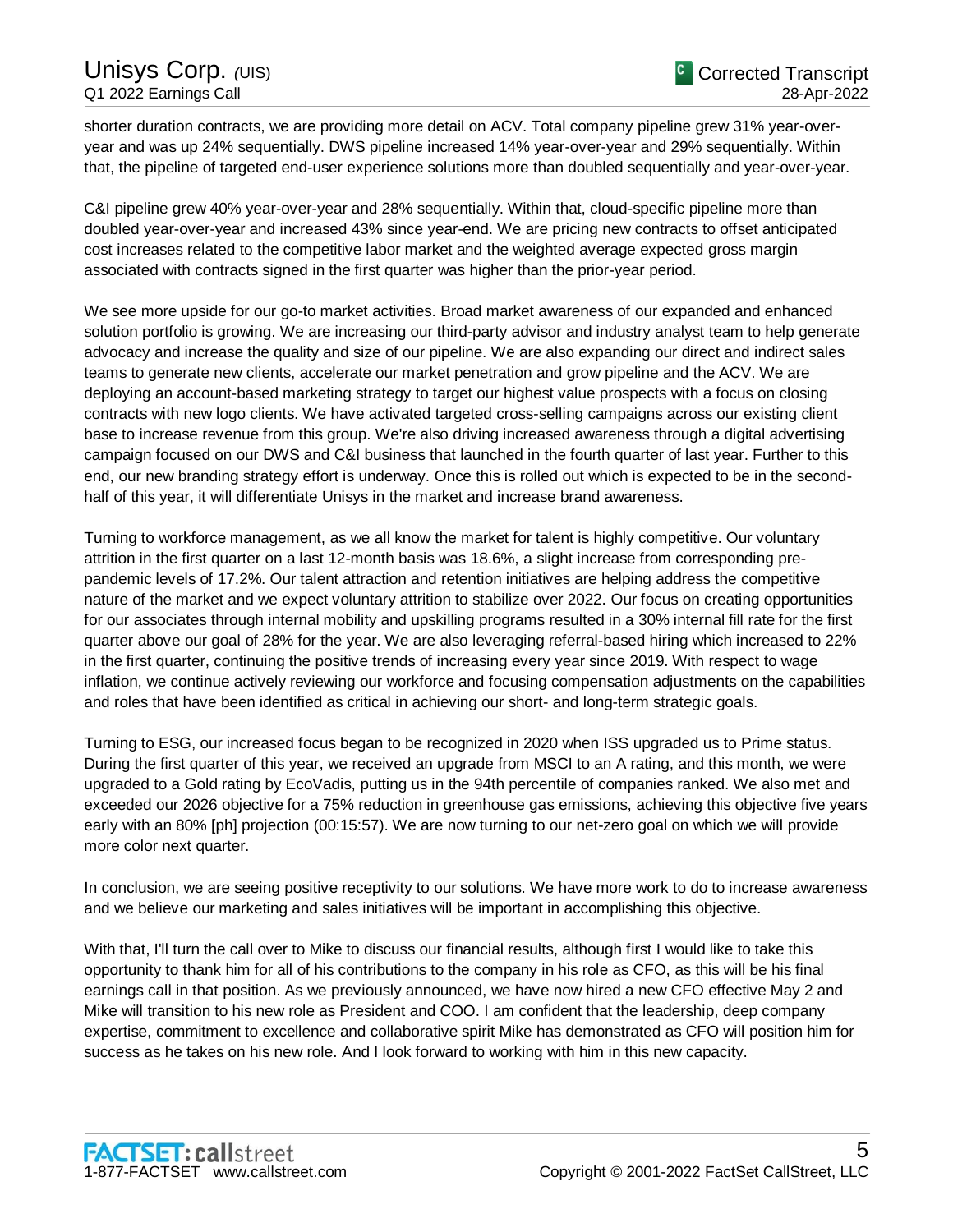We are also excited to welcome Debra McCann as Chief Financial Officer to succeed Mike. Deb will join us next week from Dun & Bradstreet, where she most recently served as Treasurer and Senior Vice President of Investor Relations and Corporate FP&A. Deb brings significant experience in providing financial guidance to complex public and global multibillion-dollar organizations across a variety of industries including technology, services, data and telecommunications. I know she is looking forward to working closely with our investor community as we continue to advance our company.

.....................................................................................................................................................................................................................................................................

With that, over to you, Mike.

## Michael M. Thomson

Executive Vice President & Chief Financial Officer, Unisys Corp.

Thank you, Peter, and good morning, everyone. In my discussion today, I'll refer to both GAAP and non-GAAP results. As a reminder, reconciliations of these metrics are available in our earnings materials.

As Peter highlighted, our strategy for 2022 is beginning to gain traction. We are encouraged by this significant year-over-year increase in new business signings in the quarter and we expect momentum to accelerate in the second-half of the year as a result of our marketing and selling initiatives that are designed to increase awareness and differentiations of our expanded and enhanced solution portfolio. We expect our focus on our go-to-market efforts to translate into improved revenue growth and profitability over the course of 2022 and into 2023. Our reported financial results are generally in-line with our expectations for the quarter and we believe that the excitement felt internally and externally about our solutions and our strategy is beginning to manifest itself into positive momentum. This momentum is not necessarily reflected in the year-over-year compares as revenue and profitability in the quarter were impacted by a few known headwinds specifically the anticipated ClearPath Forward contract renewal timing and the DWS private-label field service contracts that we exited in 2021. Neither of these elements impacts our long-term strategic objectives. That being said, I'll highlight the impact as I walk through our financial results.

Starting with revenue, which we had indicated on our last quarterly call, was expected to be down low doubledigits year-over-year and ended up being down 12.4% year-over-year, roughly in-line with this expectation. On a constant currency basis, revenue declined 10.3% year-over-year, which was better than consensus estimates which do not explicitly account for currency ECS revenue was slightly better than internal expectations for the quarter at \$121 million due to a contract that was signed for a longer duration than originally expected. As a reminder, ECS revenue was lower year-over-year due to fewer contracts being scheduled for renewal in the first quarter as opposed to renewal rates themselves which remain over 95%. The renewal schedule for the rest of the year is expected to result in revenue for Q2 through Q4 being down approximately \$10 million in the aggregate year-over-year.

With respect to DWS, now that our base portfolio of integrated experience offerings is established, we are moving into the next phase of our transformation with an emphasis on increasing market awareness to grow our market share through new business signings and increasing wallet share by expanding solutions we bring to our existing clients. In addition, we'll continue enriching our solutions as well as the delivery of insight to enhance our clients' productivity. Throughout the remainder of this year, we will also continue to feel the impact of the roll off of the non-strategic contracts that we exited in 2021 which had an impact on revenue of \$26 million in the first quarter and will impact the remainder of the year by \$56 million; \$24 million of which we expect in the second quarter. New business has begun growing but that growth did not yet offset the full impact of the fully mature field service work exiting. The resulting DWS revenue in the quarter was \$125 million, which was down \$18 million year-overyear and was one of the key drivers of the total company's revenue decline. Excluding the impact of these field service contracts, DWS revenue grew 7% year-over-year. We are encouraged that we recently signed multiple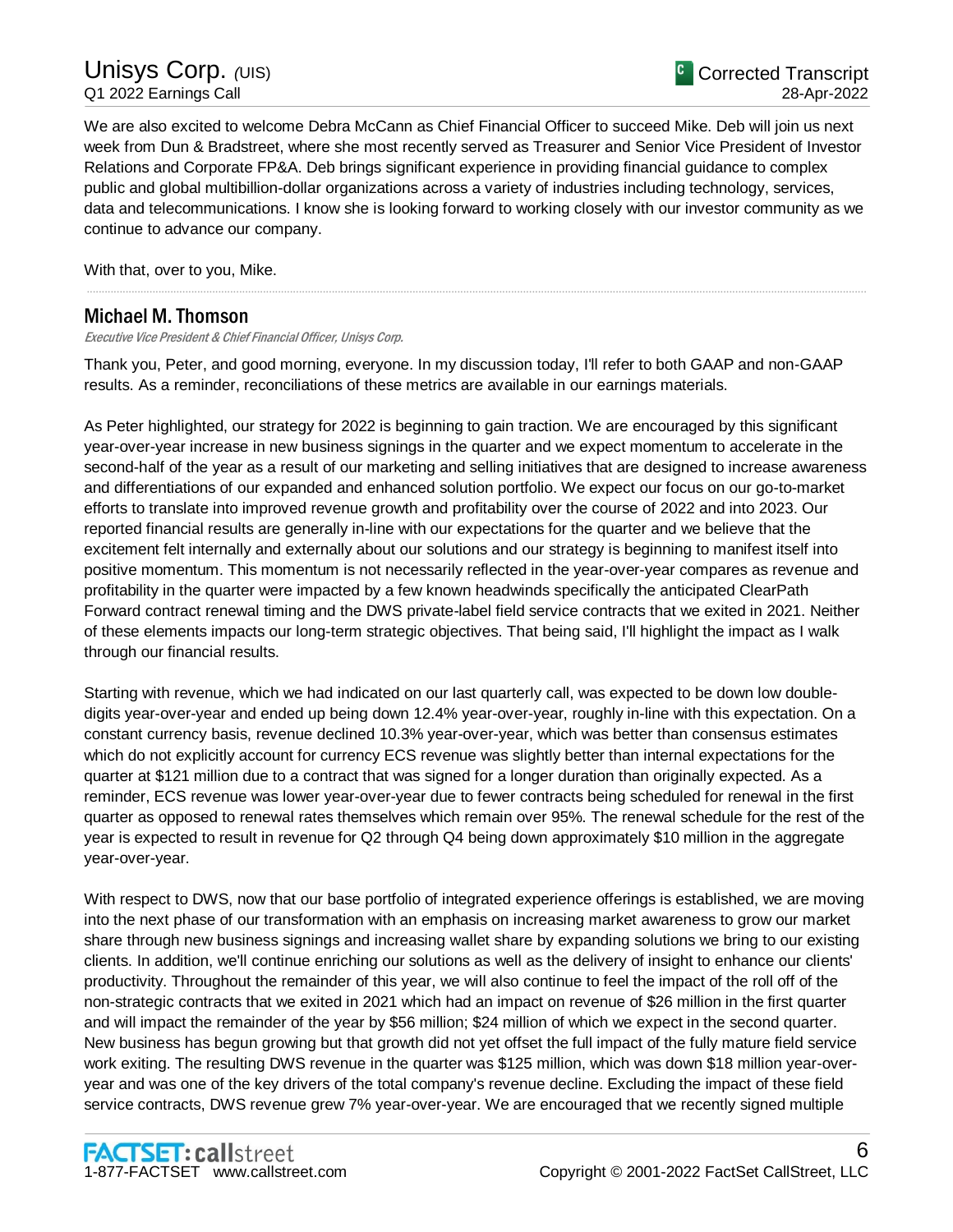new logo contracts which include the full suite of DWS solutions indicating that our portfolio is aligned to the market demand and that prospective clients are seeing us as a full-service end-to-end provider. This also serves as a proof point of our strategy and our ability to move up the value chain and start to shift our top line mix to higher growth and higher margin offerings.

While we are encouraged at this early stage of our transformation, we remind you that the core of this business is based on longer-term contracts that relate to our heritage field service business. So, the opportunity to convert the existing base is directionally tied to renewal schedules that occur over the next several years. Excluding both the DWS contracts, we exited and the ECS impact, the total company revenue grew 3% year-over-year and was driven by continued momentum in our cloud business. Similar to DWS, we continue to enhance our cloud capabilities and expand our efforts to increase awareness and differentiation with industry analysts and third-party advisors as to those capabilities. We're beginning to see expanded opportunities to compete and grow our pipeline.

The year-over-year revenue growth for our C&I segment was 7%. The segment revenue was \$129 million in the quarter which now represents more than one quarter of the total company revenue. The growth in C&I was driven by cloud revenue growth within the segment of 43% year-over-year, highlighting the demand for our solutions. We believe we'll continue to penetrate this highly competitive market. As we look to the rest of 2022, we expect to see improving revenue trends as we move beyond the headwinds of the exited contracts and the new business begins to benefit more significantly from the go-to-market initiatives currently in progress. As highlighted on our last call, we expect full-year ECS revenue to be down high single-digits or low double-digits year-over-year due to the anticipated renewal schedule. Our first-half, second-half ECS license revenue split is still expected to be approximately 35% and 65% in the front-half and back-half of 2022 and approximately 15% of full-year ECS segment revenue is expected to be earned in the second quarter. Supporting these overall revenue expectations are the ACV and pipeline detail Peter provided as well as our backlog. The total company backlog as of March 31 was down slightly at \$2.9 billion versus \$3 billion at year-end. As we have noted, clients continued to prefer shorter-term contracts and this impacted the aggregate amount of backlog. Had the contract duration be consistent year-over-year, backlog would have been flat versus our year-end level. We're also expecting backlog to increase over the course of 2022 for the same reasons that I noted with respect to revenue. In addition, the type of solutions that we're shifting towards are less capital-intensive and have shorter implementation timeframes which we believe will lead to quicker conversion of backlog to revenue than we've seen in the past. Of the \$2.9 billion in backlog, we expect approximately \$370 million will convert into revenue in the second quarter of 2022. Factoring all this in, we expect slight year-over-year decline in the second quarter of total company revenue, likely in the low single-digits with accelerated revenue growth in the second-half of the year. While this inherently means that there's more work to be done to achieve our full-year goals, we're still expecting to be at the low-end of our 2022 revenue guidance of 5% to 7% year-over-year growth.

Moving to profitability, the ECS and DWS revenue results I just highlighted also flowed through to profitability in the quarter with ECS being the primary driver. First quarter ECS gross margins decreased 940 basis points yearover-year and DWS gross margins decreased 60 basis points year-over-year. As a reminder, ECS costs are relatively fixed both year-to-year and throughout the year given that the key components of cost are labor to support the platform and the amortization of software development costs. So the timing of license renewals can have a significant impact on profitability which was the case in the first quarter. Looking forward, we expect similar ECS cost of revenue in 2022 as in 2021, and we expect this to be relatively evenly split across the remaining quarters in 2022; each of which are expected to be approximately \$10 million higher than in Q1.

In C&I, we took charges associated with three contracts in the quarter that are expected to be one-time in nature and resulted in gross margin for the segment being down 280 basis points year-over-year. Excluding the impact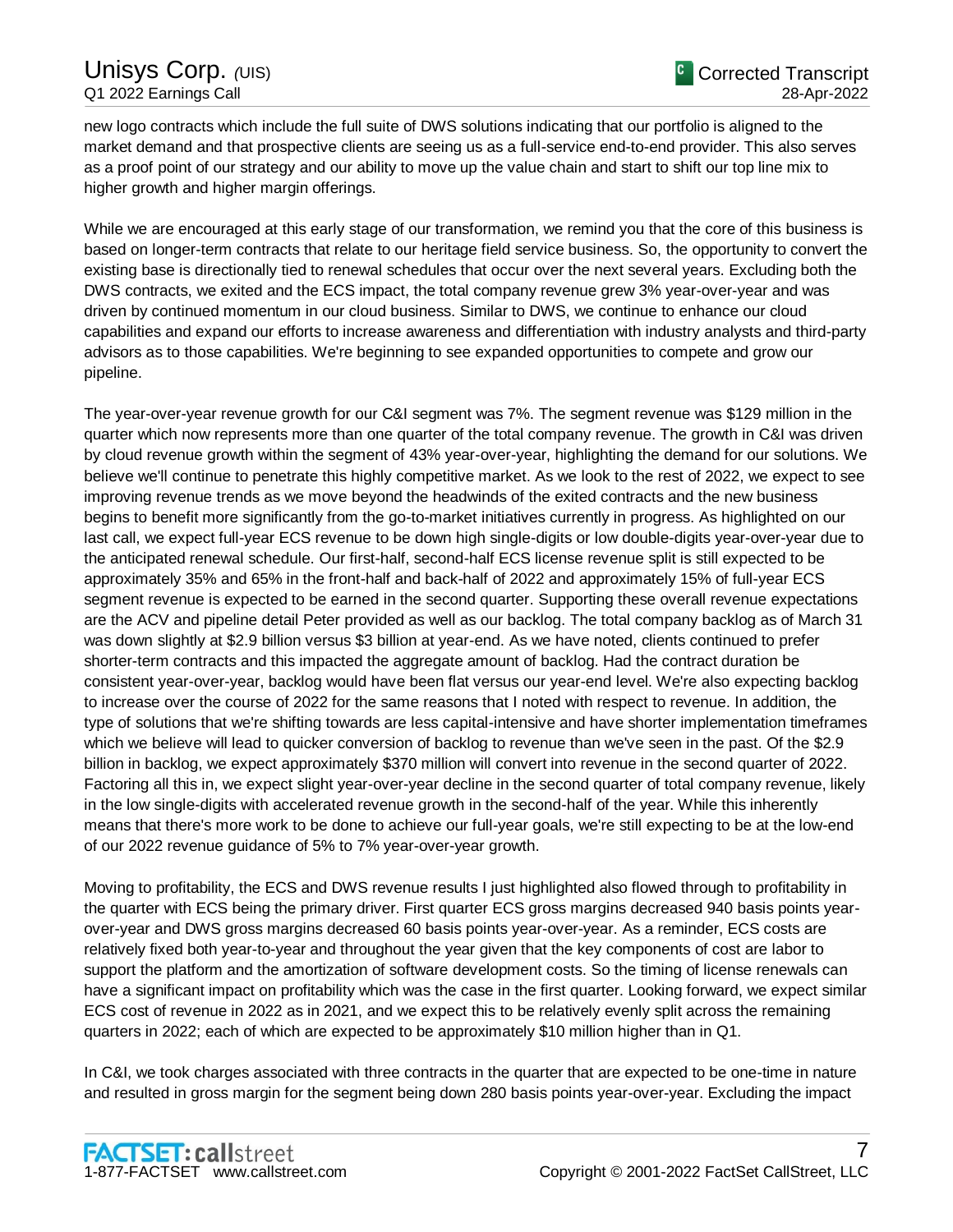of these, C&I gross margins increased 240 basis points year-over-year. We expect C&I margin to increase in the second quarter and in subsequent quarters in 2022 as we move beyond the impact of the charges taken in the quarter and we are starting to recognize the benefit of some of the optimization work that we began last year. As a reminder, our optimization work is ongoing and primarily focused on increasing standardization and adding automation across our solutions, which is expected to improve efficiency and scalability over time. Segment gross profit margins flowed through to total company non-GAAP operating profit margin which was negative 3.2% and to adjusted EBITDA margin which was 7.7%. While the C&I charges arose during the quarter, we had noted on the last earnings call that in addition to the ECS license impact, we're anticipating an overall drag on operating profit as we continue investing in our go-to-market initiatives required to support our strategy as well as investing to retain and attract top talent within the context of a highly competitive labor market. We have recently had some successes in engaging with clients to revisit pricing in cases where labor and other macro factors are contributing to pricing pressure. And we're seeing increased receptivity of clients acknowledging those macroeconomic conditions to offset those internal cost increases. We're expecting profitability to improve in DWS and C&I in the coming quarters of the year. Given the ECS renewal schedule, we expected this to translate to total company non-GAAP operating profit margin and adjusted EBITDA margin being down approximately 450 to 550 basis points year-over-year in the second quarter. We then expect these two metrics to be up year-over-year in the third and fourth quarter.

Based on these expectations, we're reaffirming our full-year non-GAAP operating profit margin guidance of 9.5% to 10.5% and adjusted EBITDA margin guidance of 18% to 19%. And as with revenue, we currently expect to be towards the low-end of these ranges as our net loss of \$57.3 million or \$0.85 per diluted share improved versus a net loss of \$157.8 million or \$2.45 per diluted share in the prior-year period as a result of significantly lower pension expense this year. The revenue and profitability items we have discussed resulted in non-GAAP net loss of \$27.3 million or \$0.41 per diluted share versus non-GAAP net income of \$29.8 million or \$0.46 per diluted share in the prior-year period.

We continue to execute on our capital-light strategy and our focus on integrating best-in-class offerings to enhance our solutions and optimize development cost. CapEx in the quarter was \$19 million, which was \$9 million or 32% lower year-over-year. The lower CapEx benefited cash flow. We continued to improve with free cash flow this quarter being \$19 million better year-over-year. As a reminder, we expected approximately \$10 million to \$15 million in remaining cash payments, associated with actions taken in the optimization program we completed in 2021. \$4 million of this fell into the first quarter and the remaining amounts are expected to fall roughly evenly over the remaining quarters of this year. Our net leverage remains low and we have a healthy cash balance. Excluding the deficit for our US-qualified defined benefit pension plans for which we do not expect to make additional contributions, our net leverage is 0.9 times and our cash balance is at \$491 million as of the end of the quarter, approximately double our working capital need.

Stepping back on many of our year-over-year comparisons on financial reporting metrics were challenging this quarter, we don't believe that this tells the full picture of the progress we're making with our expanded and enhanced solution portfolio. We're excited about the traction we have already seen in relation to our strategy and we're highly focused on converting the momentum we're seeing into improved revenue and profitability over the remainder of the year.

Before I turn the call back over to Peter, I'd just like to thank all of our investors and stakeholders for their engagement over the last several years. I've enjoyed our discussions and look forward to remaining connected from my new role. With that, I'll turn the call back over to Peter. Peter?

.....................................................................................................................................................................................................................................................................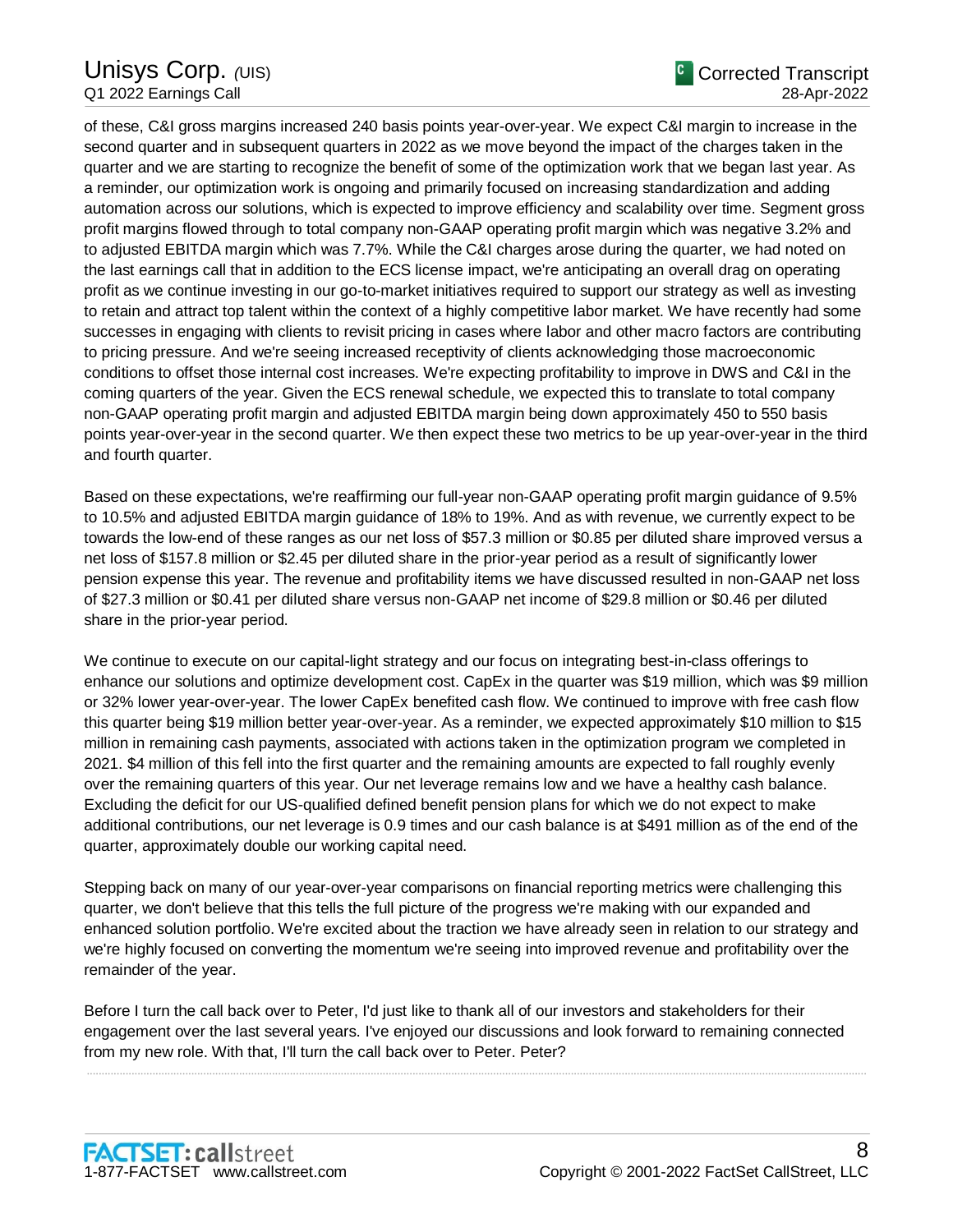## Peter A. Altabef

Chair & Chief Executive Officer, Unisys Corp.

Thank you, Mike. With that operator, can we please open the call for questions?

## **QUESTION AND ANSWER SECTION**

**Operator**: Ladies and gentlemen, at this time we'll begin the question-and-answer session. [Operator Instructions] And our first question today comes from Rod Bourgeois from DeepDive Equity Research. Please go ahead with your question.

.....................................................................................................................................................................................................................................................................

.....................................................................................................................................................................................................................................................................

#### Rod Bourgeois

**Rod Bourgeois**<br>Analyst, DeepDive Equity Research, LLC  $\bigotimes$ 

Great. Thank you. Hey. So, you had previously conveyed that your ClearPath Forward license renewals would be soft and they were, and that definitely weighed on revenues and margins but not really a surprise there. So going into the report, knowing those timing factors, we were most interested in hearing about your sales and marketing progress and your bookings results. So I don't want to read too much into the bookings ACV growth of 43% but I also don't want to miss what's underneath that year-over-year bookings growth and also what drove the big jump in your sales pipeline just seemingly over the last three months. So can you characterize the composition of the increased ACV and also of the recently increased pipeline? Specifically, it would be helpful to know if there were an abnormal amount of large deals that drove the ACV and pipeline increases, or if your improved revenue and bookings pattern is a function of a pretty diverse set of deals. Can you just characterize what's happening in the composition there?

.....................................................................................................................................................................................................................................................................

#### Peter A. Altabef

**Peter A. Altabef**  $\bigwedge$  *Chair & Chief Executive Officer, Unisys Corp.* 

Yeah, Rod. This is Peter. Thanks for the question and I guess let me try to take it in order. With respect to the revenue, you're exactly right. So, the revenue number was not actually a surprise. If we actually look at what we had forecasted which was kind of low-teens in terms of year-on-year decline, we came in at 12.4%. And when you look at the currency situation, that the currency went against us, our revenue actually beat the expectations of our analysts as a whole. So we really think on the revenue side, we came in kind of as expected. And that's true, by the way, with respect to the ClearPath Forward portion of revenue. So, the ClearPath's portion of revenue and the ClearPath Forward drove the year-on-year declines in revenue, was actually slightly higher than what we anticipated. So there were no surprises. [ph] This wasn't higher very much (00:34:35). But that's why we really don't have a surprise on the revenue side.

With respect to the sales side, I guess I'll cover profit now. You didn't raise it. But we did have some surprises on the profit side and those were negative surprises. Those were largely driven by three contracts in our Cloud & Infrastructure space that – where we had software development glitches. Two of those three were dependent pretty much solely on sub-contractors, and we're taking the one-time write-offs now. We'll deal with those subcontractors later. One of those was frankly not a sub-contractor issue. It was [indiscernible] (00:35:24) but it was one specific contract. It shouldn't be a surprise to anybody on this call that we devoted substantial resources in the fourth quarter of last year to acquire CompuGain. And that acquisition of CompuGain was meant to do a lot of things. To significantly increase the application capabilities of our cloud and application – or Cloud & Infrastructure team which is it's doing and also in the future to decrease the reliance on sub-contractors in application development. So we think that the things – the three contracts that bid us in the first quarter, obviously when you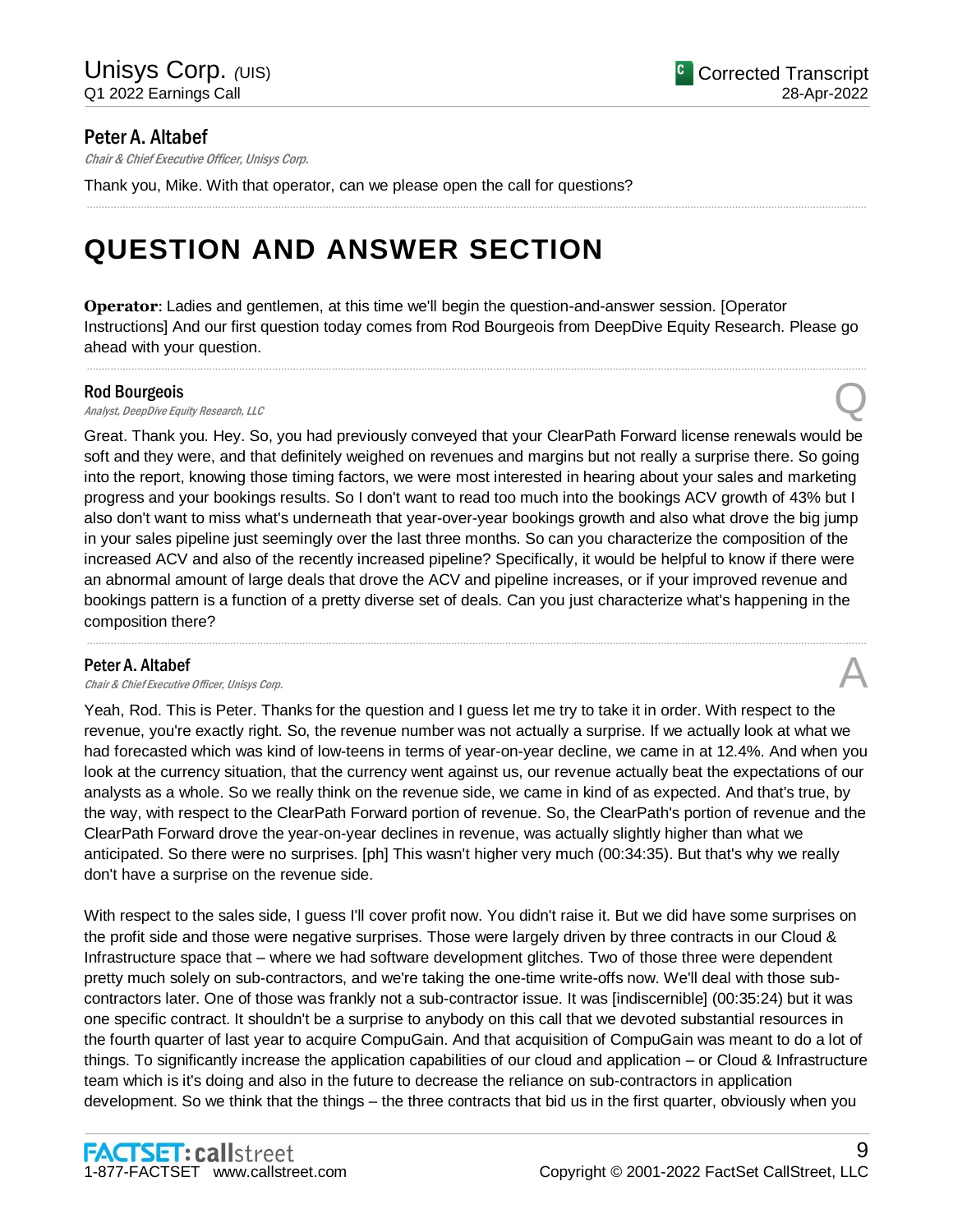take a write-off like we did, that is intended to be the entirety of our expected losses on those contracts. The acquisition of CompuGain was to kind of put us in a materially different position going forward on those software development-type efforts.

With respect to the specific question, Rod you asked, which is about what is the insight behind the 43% increase in ACV, the 5% increase in TCV and how does that really look when we get into the pipeline for DWS and C&I? Let me review some of what I mentioned in my opening comments and then provide some more color.

So, let's look at DWS first. So DWS, and by the way on the ACV versus TCV, as we're giving a lot more detail in ACV, we actually have been mentioning that for a while, that's not a change on this call. We think the ACV number is simply more useful. Again, our ACV went up 43% for the year; the TCV went up 5% for the year. But just to give you an example; the ACV as a percentage of TCV for the quarter was 65% and we're expecting for the year about a 50%. So the average length of contracts in our industry is going down. That's true for us as well. It's becoming more, if you will, of a SaaS type of world, although not necessarily the SaaS contracts that you would see in a license situation. And as that happens, the ACV numbers and the TCV numbers begin to converge. And so we are giving a lot of detail on ACV but that's the reason why.

When we look at DWS, the ACV increase year-on-year was 65%. That's really good. And when we look at the pipeline, we see that the year-on-year increase of the pipeline for DWS was 14% increase in the qualified pipeline. All the numbers I'm giving you are qualified pipeline numbers; and the sequential increase was 29%.

Now, when we look underneath that number Rod to the experience or, if you will, the higher margin, newer offerings, the pipeline has increased year-on-year and sequentially more than 100%. So that's exactly what we want. Will it take a little while to get the majority of our revenues into the next-generation of DWS? Yes, it will. We have a pretty large built-in base of older DWS work. We simply do. We're not embarrassed about that. We're not afraid of it. We're trying as hard as we can to convert it to the new stuff. But I will tell you interestingly what we're learning is we're having a better time of selling the newer, next-generation experience services to new clients than existing clients. That is not what we expect. We expected the existing clients to convert more seamlessly. And some of those existing clients are with us honestly because of the pricing and they do not want to change from that barebones pricing. That's not typical of the market. It's kind of typical of that client base, so we're having much more success in the market. That means that the sales and revenue growth is growing a little more slowly than we want it and that challenges sales and revenue growth for the year. But we think that all of the indications are we're moving in the right direction. So, that's the DWS side of that.

On the C&I side of it, again for the quarter ACV increased 75% and now let's look at the qualified pipeline for that. The qualified pipeline we have now in C&I is a 40% increase year-on-year. It's a 28% increase sequentially. And once again, if you will, the next generation of that team which is the Cloud piece of Cloud & Infrastructure, that pipeline both year-on-year and sequentially is more than 100% larger. And again it's the same dynamics. We still have a substantial portion of that Cloud & Infrastructure business in traditional infrastructure. And we are evolving that team to be more cloud-based. That evolution was helped by the acquisition of CompuGain and it's helped by more new signings which are heavily weighted in that cloud space. So, it's a journey and it's a journey that we're on and I think we're excited about that journey.

.....................................................................................................................................................................................................................................................................

#### Michael M. Thomson

Executive Vice President & Chief Financial Officer, Unisys Corp.

Hey, Rod. It's Mike and Peter just gave a pretty detailed answer there and I think you probably got most pieces of your question. I would like to just address specifically one other element. No real abnormal deals in the mix. I think the size of the deals are as expected and consistent with what we thought. Peter gave you a good rundown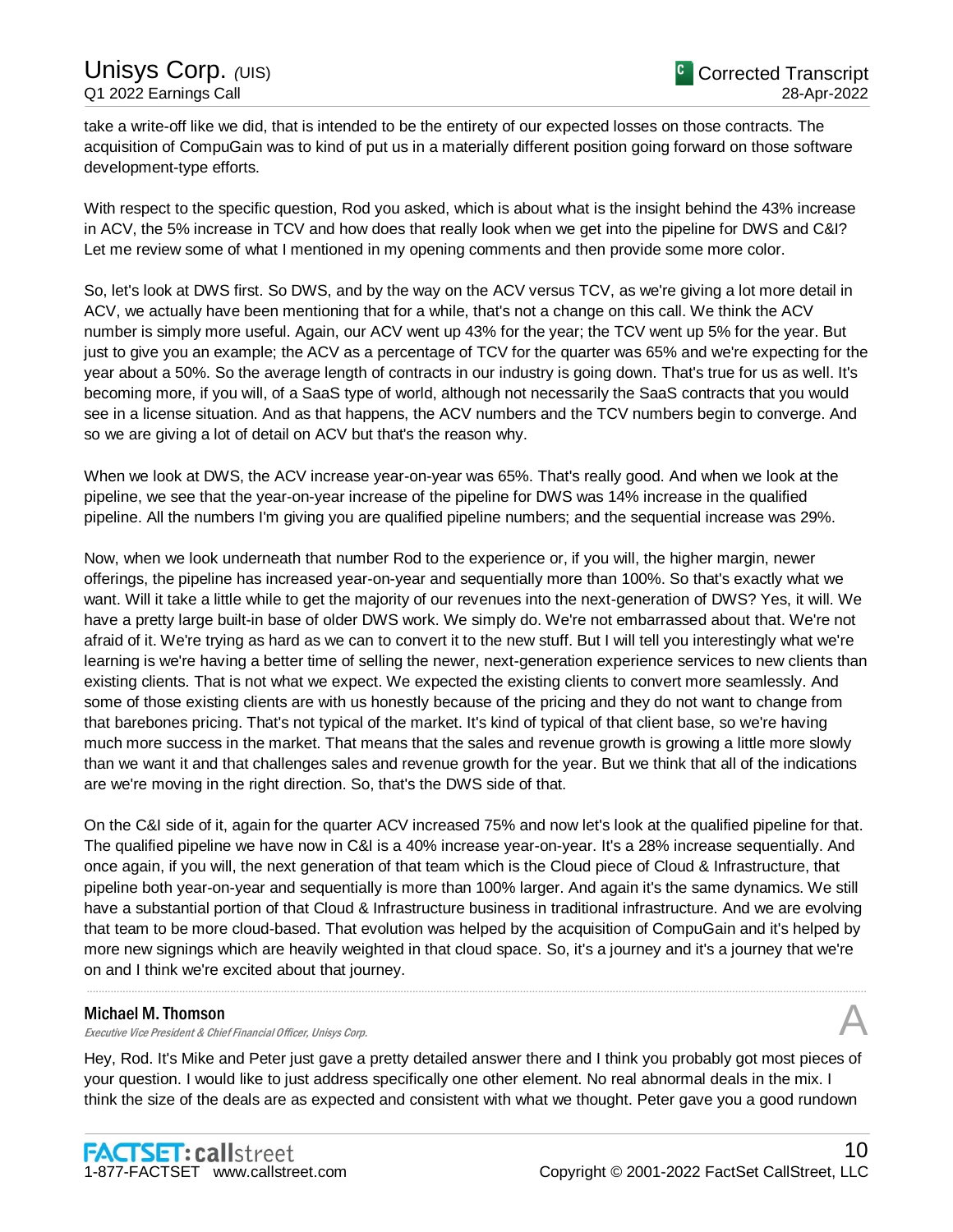on the mix. And I guess the point I would call out is similar to his in that it's in the things that we are really looking forward to. We're seeing the experience play. We're seeing clients take the full suite of our offerings in the DWS side. It's in the application development world within C&I. So we're certainly encouraged by that. We have a lot of work left to do. We're still in some of the early stages in regards to the work with third-party advisors and industry analysts and growing that pipeline. So we're certainly not saying that we're on the downhill slide on all of this. There's a lot of work left to be done there but certainly encouraged by both the number of deals, the size of the deals and the type of work that we're doing, solidifying the strategy and the mix shift that we've been looking for. So hopefully that gives you a good sense.

#### Rod Bourgeois

**Rod Bourgeois**<br>Analyst, DeepDive Equity Research, LLC  $\bigotimes$ 

No. That's really helpful. Thanks for that color. And can I just – as a quick follow-up. Are you pursuing and winning sole-source deals or are most of these deals in your pipeline competitive bids? .....................................................................................................................................................................................................................................................................

.....................................................................................................................................................................................................................................................................

#### Peter A. Altabef

**Peter A. Altabef**  $\bigcap_{\text{Char } k \text{ Chtier } \text{ KveU}}$  Unisys Corp.

Right. So it kind of depends on the size, Rod. I would say that a pretty large proportion of our signings right now are expansion, extensions and in that world they tend to be sole-source. When you look at the new logos, smaller new logo deals can be sole-source. When you look at larger deals, the majority of the larger deals are competitively bid.

.....................................................................................................................................................................................................................................................................

#### Rod Bourgeois

**Rod Bourgeois**<br>Analyst, DeepDive Equity Research, LLC  $\bigotimes$ 

Got it. Got it. And then just a final clarification that I'm getting questions on. Given – so I wanted just to clarify the revenue tracking to the lower-end of the guidance range for the year, is that due to DWS' traditional client softness or due to the weaker-than-expected license renewals early in the year or both?

.....................................................................................................................................................................................................................................................................

#### Michael M. Thomson

Executive Vice President & Chief Financial Officer, Unisys Corp.

Yeah. Look, I think when we gave that guidance Rod we obviously knew about the DWS exiting contracts and we knew about the renewal schedule. So, in my mind, it's a little more indicative of the point Peter made around the existing client base and their conversion appetite. Because when you're converting or you're taking that client on that journey, it's a quicker transition than new logo. And so the selling motion on the new logo is a little longer. We're still in some of the earlier stages on the marketing and selling campaign. So, that's taking a little longer than we expected. And so you can't recover that aspect of new logos that you didn't sign in Q1 in Q2, Q3 and Q4. You just don't have enough time to convert it to in-year revenue. So, it's good news, bad news. Good news obviously we're seeing it in the pipeline; TCV, the ACV, so the future looks aligned to where we thought it would be. The bad news is you have a little bit of bad in-year revenue impact because the duration of the transition time.

.....................................................................................................................................................................................................................................................................

#### Peter A. Altabef

**Peter A. Altabef**  $\bigcap_{\text{Char } k \text{ Chtler } \text{ X.}}$  Unisys Corp.

Yeah. And Rod, just to follow up on Mike's comment which is exactly right. I mean The Wall Street Journal just came out and The Washington Post with the contraction of the economy in the first quarter in the US. And I do want to look at our mix of business. Obviously for us to thrive, we have got to sign new revenue, new logos, new expansion. So, everybody in our business has to do that. But when you look at our revenue profile which is slide 9 of the deck that you guys have, 80% of our revenue is in recurring services or technology. So we're not a

<sup>C</sup> Corrected Transcript 28-Apr-2022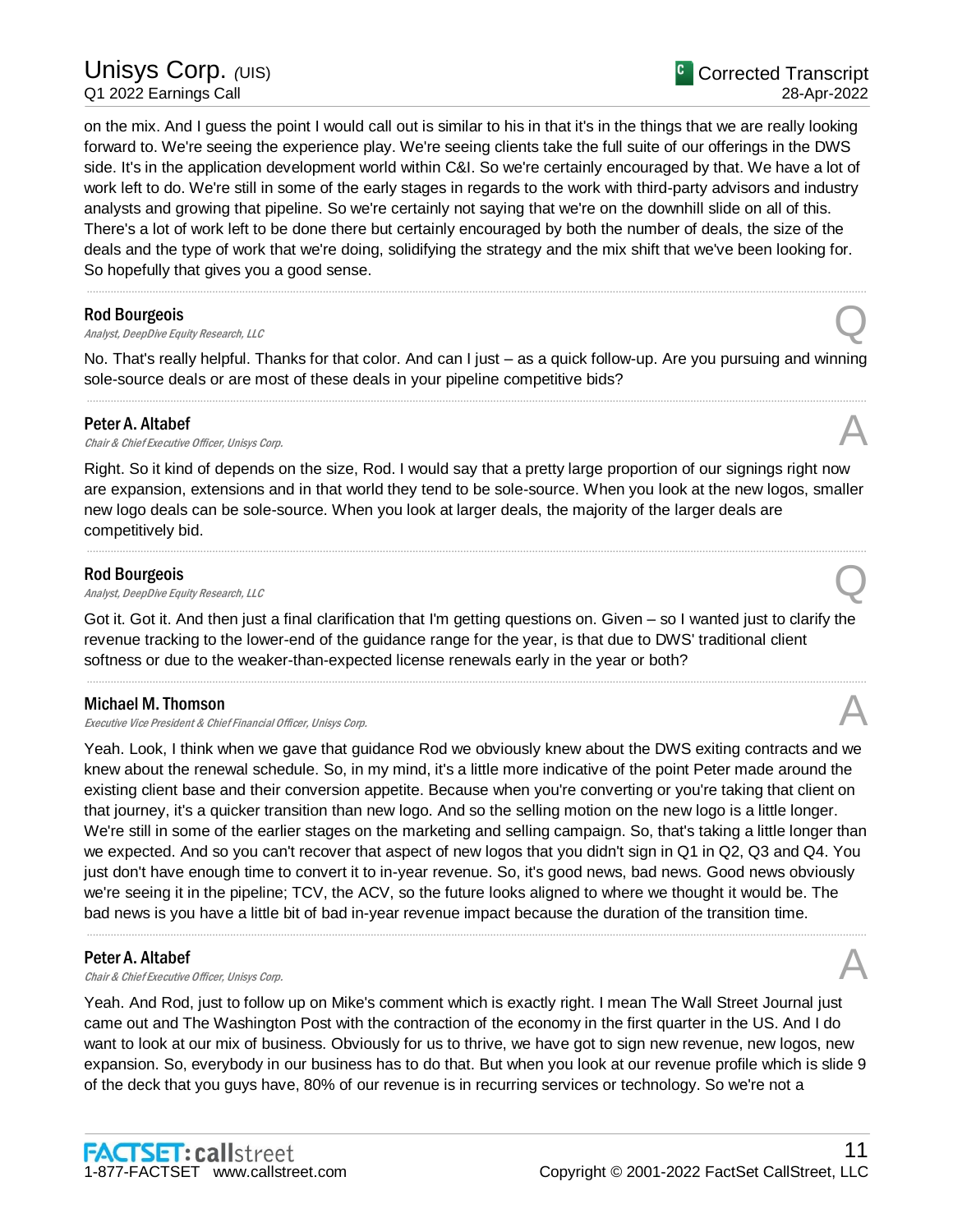recession-proof business. Nobody is. But having 80% of our revenue in recurring services and technology is not a terrible thing when you have some questions as to the economy's health. .....................................................................................................................................................................................................................................................................

.....................................................................................................................................................................................................................................................................

**Operator**: And ladies and gentlemen, our next question comes from Jon Tanwanteng from CJS Securities. Please go ahead with your question.

## Jon E Tanwanteng **Jon E Tanwanteng**<br>Analyst, CJS Securities, Inc.

Hi, guys. Thanks for taking my questions. My first one is I was wondering actually how much of the guidance, I mean going towards the lower range [indiscernible] (00:46:21) because you noted that it was a pretty big headwind in Q1. So, what are expectations for the rest of the year and how much of that is showing up in the guidance?

.....................................................................................................................................................................................................................................................................

#### Michael M. Thomson

Executive Vice President & Chief Financial Officer, Unisys Corp.

Yeah, Jon. Hey. Good question. Look, I – as you know our guidance is annual guidance. And the softness in Q1, as you also know was expected primarily due to the two elements we noted on the headwinds. So I think the tamping down or the looking at the lower-end of that guidance range is much more indicative of just the selling cycle; the selling motion, our continued traction, and the fact that it's probably more new logo-driven than conversion of base and it just takes a little longer to get that in your revenue.

You sign one of these contracts, new logo on the back-half of the year, you really did no new logo revenue in-year for that contract or very little by the time you get through transition. And so I think again as Peter noted, the change here and the reason for shooting at the lower end of that guidance range is really the mix shift of how our new offerings are being digested. And it seems like the new logo aspect of that is a bigger portion than we thought it would be. And the conversion aspect, we have to tie that into contract renewals as opposed to kind of mid-contract conversion. So that's really where we're at.

.....................................................................................................................................................................................................................................................................

## Jon E Tanwanteng **Jon E Tanwanteng**<br>Analyst, CJS Securities, Inc.

Understood. Thanks, Mike. Second, just in terms of the backlog I know you have expectations for that increase in the second-half of the year. Should we continue to expect that to be pressured by shorter durations? I think Peter you mentioned the transition effect is probably the prime reason for that. If that's the case, does it make more sense to give a one-year backlog number as opposed to ACV or total backlog?

.....................................................................................................................................................................................................................................................................

#### Michael M. Thomson

Executive Vice President & Chief Financial Officer, Unisys Corp.

Yeah, Jon. It's funny you say that. That's something we've been chatting about internally as well. So we may have something along that line in subsequent quarter. You're exactly right in the construct of the length of the deal, the duration of the deal. Certainly, that causes pressure in both TCV number in total as well as the backlog component which is really why we emphasize the ACV and have been emphasizing ACV for a couple of quarters now. We've kind of seen this trend. And interestingly enough the statistic that Peter just threw out about this, 65% in the quarter and roughly 50% for the year, it starts to feel a lot more like a SaaS-type business. I mean you take out the technology component that is always a little bit lumpy but the rest of it starts to feel a lot more like that. The duration certainly is mimicking that style. So certainly something we're considering, Jon and maybe we can chat offline and get some more thoughts from you on that and bake that into our logic as well.

.....................................................................................................................................................................................................................................................................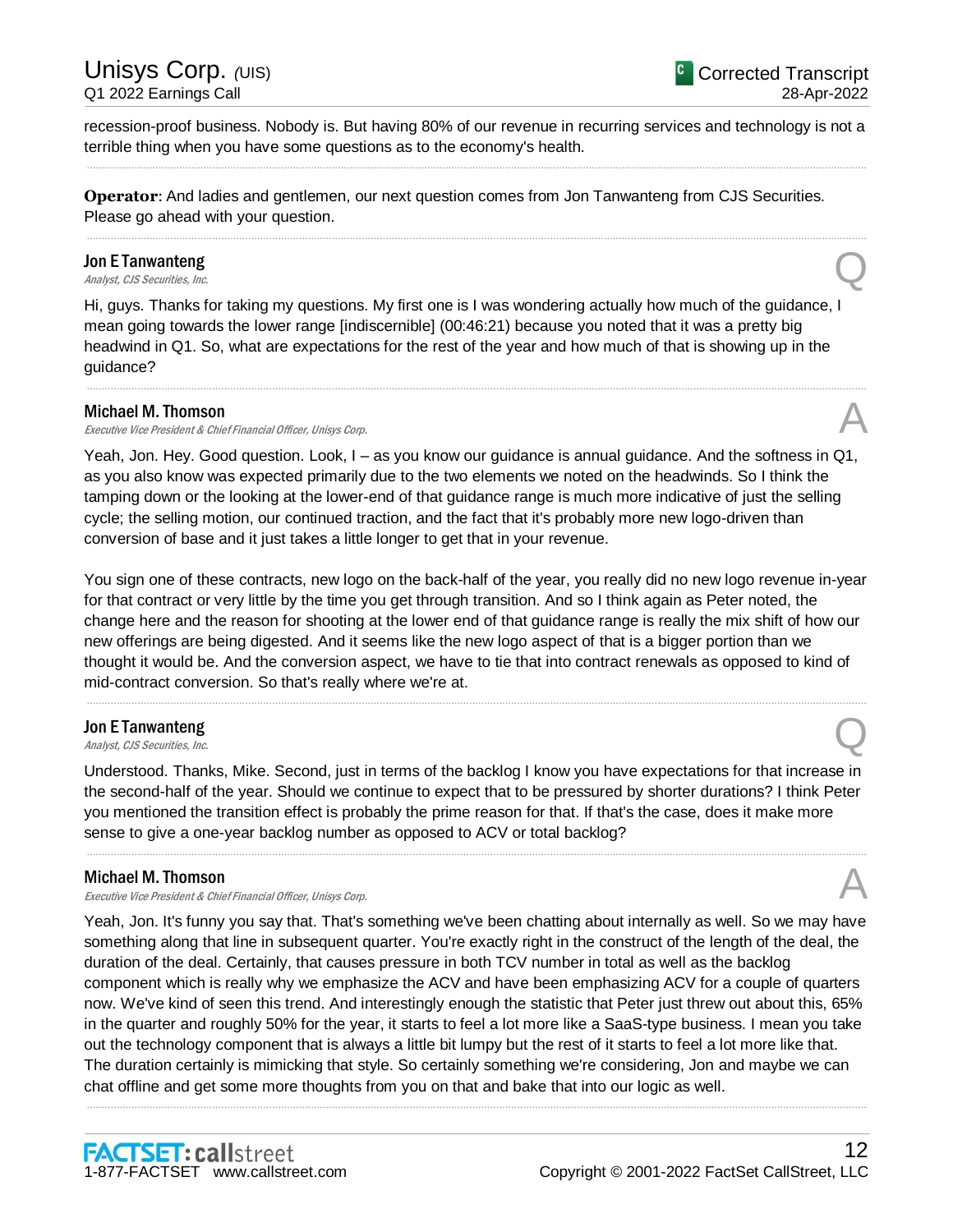## Jon E Tanwanteng **Jon E Tanwanteng**<br>Analyst, CJS Securities, Inc.

Okay. Got it. And then the last one for me, just any kind of change in the competitive environment at all? I know a lot of your competitors had Eastern Europe operations. Obviously, the macro maybe forcing your people to become more aggressive, just any thoughts on what you're seeing out there?

.....................................................................................................................................................................................................................................................................

#### Peter A. Altabef

**Peter A. Altabef**  $\bigcap_{\text{Char } k \text{ Chtler } \text{ X.}}$  Unisys Corp.

Yeah. That's a great question, John. And it's not a simple question. So I'll try to divide it in a few places: On Eastern Europe, we did not and obviously do not have any associates in either Russia or Ukraine. We don't have any Russian-based clients. We don't have any Ukrainian-based clients. So for us it was not really a question of leaving Russia because we were never there in the first place.

That said, we have a facility of scale in Budapest in Hungary. And that – and I will tell you one of the things that we have geared up is our recruiting in that Budapest facility. As you may know there were something about 120,000 IT professionals in Ukraine at the time of the beginning of the invasion. Some of them have stayed. Some of them are leaving. So, we are looking at them from all – for all sorts of reasons to bring them onboard and join our company. That's probably the largest effect that that has had. Obviously, our teams have been engaged in assisting the refugees as well.

With respect to kind of the broader market in Europe, we're seeing that market kind of play out a bit as expected. So I would not say that we're yet seeing any significant effect in Europe from the invasion. .....................................................................................................................................................................................................................................................................

.....................................................................................................................................................................................................................................................................

.....................................................................................................................................................................................................................................................................

#### **Operator:** And our next question comes from Matthew...

Jon E Tanwanteng **Jon E Tanwanteng**<br>Analyst, CJS Securities, Inc.

[indiscernible] (00:51:28)

#### Peter A. Altabef

**Peter A. Altabef**  $\bigcap_{\text{Char } k \text{ Chtler } \text{ X.}}$  Unisys Corp.

If I missed the back-half of that question, I apologize. But was there more to it because I'm happy to discuss anything you want on those subjects?

**Operator**: Ladies and gentlemen, our next question comes from Matthew Galinko from Maxim Group. Please go ahead with your question. .....................................................................................................................................................................................................................................................................

.....................................................................................................................................................................................................................................................................

## Matthew Galinko **Matthew Galinko**<br>Analyst, Maxim Group LLC

Hello. Good morning. Thanks for taking my question. I guess for the deal you referenced that went across – I think it started with an ECS customer that took on C&I and DWS, did the scope of that contract start off broad or was that something you were able to pick up along the way?

.....................................................................................................................................................................................................................................................................

Peter A. Altabef **Peter A. Altabef**  $\bigcap_{\text{Char } k \text{ Chtler } \text{ X.}}$  Unisys Corp.



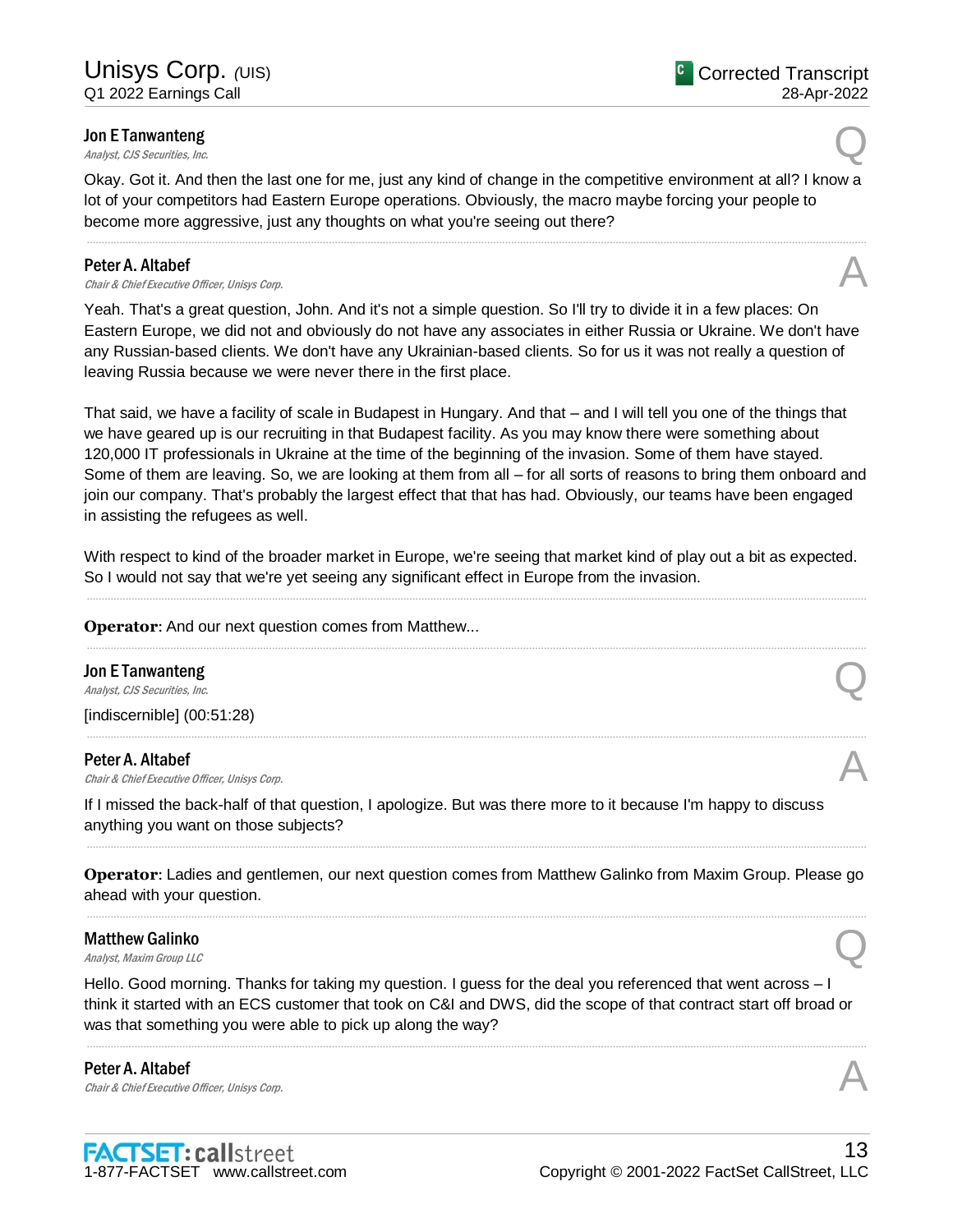Well, the scope of that contract started – that relationship as I mentioned has been an ECS relationship. It's a good relationship. Part of what we have been doing as a company and this really started in 2020 when we readjusted our balance sheet, was really to invest both organically and inorganically in what we consider kind of the next-generation of digital workplace, services or solutions; and the next – like for us, the next generation of cloud solutions. So again starting in 2020 and picking up dramatically in 2021, we have been doing what I would consider moving to the front-end of the DWS world and really catching up in the cloud world to be frank. And I think we're doing both of those very smartly. So I think we've kind of caught up in the cloud world and where we need to be. And I believe we're at the forefront of DWS. So in both of those areas, we think we are very competitive and we think we bring a lot of value for our clients. And one of the things we're doing is taking those solutions to our existing clients; in this case that was an existing ECS client. And so we said, hey, we got a bunch more stuff, and we were able to have good discussions about how those would add value to that client. And then we added the DWS and the C&I to the existing ECS relationship. It's a great example – and it's a large-scale Latin American financial institution. It's a great example of kind of adding or we call it cross-selling but really taking an ECS or a DWS and a C&I client and really bringing to them opportunities from the other parts of the company.

## Matthew Galinko **Matthew Galinko**<br>Analyst, Maxim Group LLC

Thanks. That's helpful. And I guess a follow-up to that cross-selling topic. I guess is that or as you think of the opportunity to take existing customers and sort of extract more wallet value or bring more solutions, do you see that as the lower-hanging fruit to cross-sell as opposed to bring existing kind of legacy DWS clients to higher value solutions?

.....................................................................................................................................................................................................................................................................

#### Peter A. Altabef

**Peter A. Altabef**  $\bigwedge$  *Chair & Chief Executive Officer, Unisys Corp.* 

Yeah. I'll take that just for a minute and then let Mike follow-through because it's kind of critical to Mike's new role which starts on Monday.

.....................................................................................................................................................................................................................................................................

But at a big level one of the things, again we moved last year, during COVID we were also evolving the company pretty significantly. So not only did we invest in these new solutions but we also changed the operating dynamics of the company. And one of the things we did was to create a commercial organization that really had one face to the client, so it was not a DWS lead and a C&I lead and an ECS lead but one-client executive and that one-client executive was really charged with selling the entirety of what we have.

So we talk about cross-selling. I used the term first but the reality is it's Unisys selling. It's selling everything that we have. And we do think that that is an important part of our future. It takes a little while to get done I will tell you. It's not something that happens immediately when you explain it to our team but I think we're making progress on it. And I think in Mike's new role, he's going to make more progress on it. Mike?

.....................................................................................................................................................................................................................................................................

#### Michael M. Thomson

Executive Vice President & Chief Financial Officer, Unisys Corp.

Yeah. And Matt thanks for the question. Look, I guess the shorter answer is it's clearly easier from a perspective of the door is ajar. You're already doing work in there. We have wonderful NPS score, so they already like what we're doing. And I don't want to come across callous. It's not just cross-selling. It's really just getting our head up and looking at opportunities to bring richer solutions to help our clients succeed. And it happens to come from another business unit or segment embedded in our offering. So it's certainly something that we're looking at. And frankly the amount or penetration that we currently have in that vein, it's roughly about 30%. So 30% of our C&I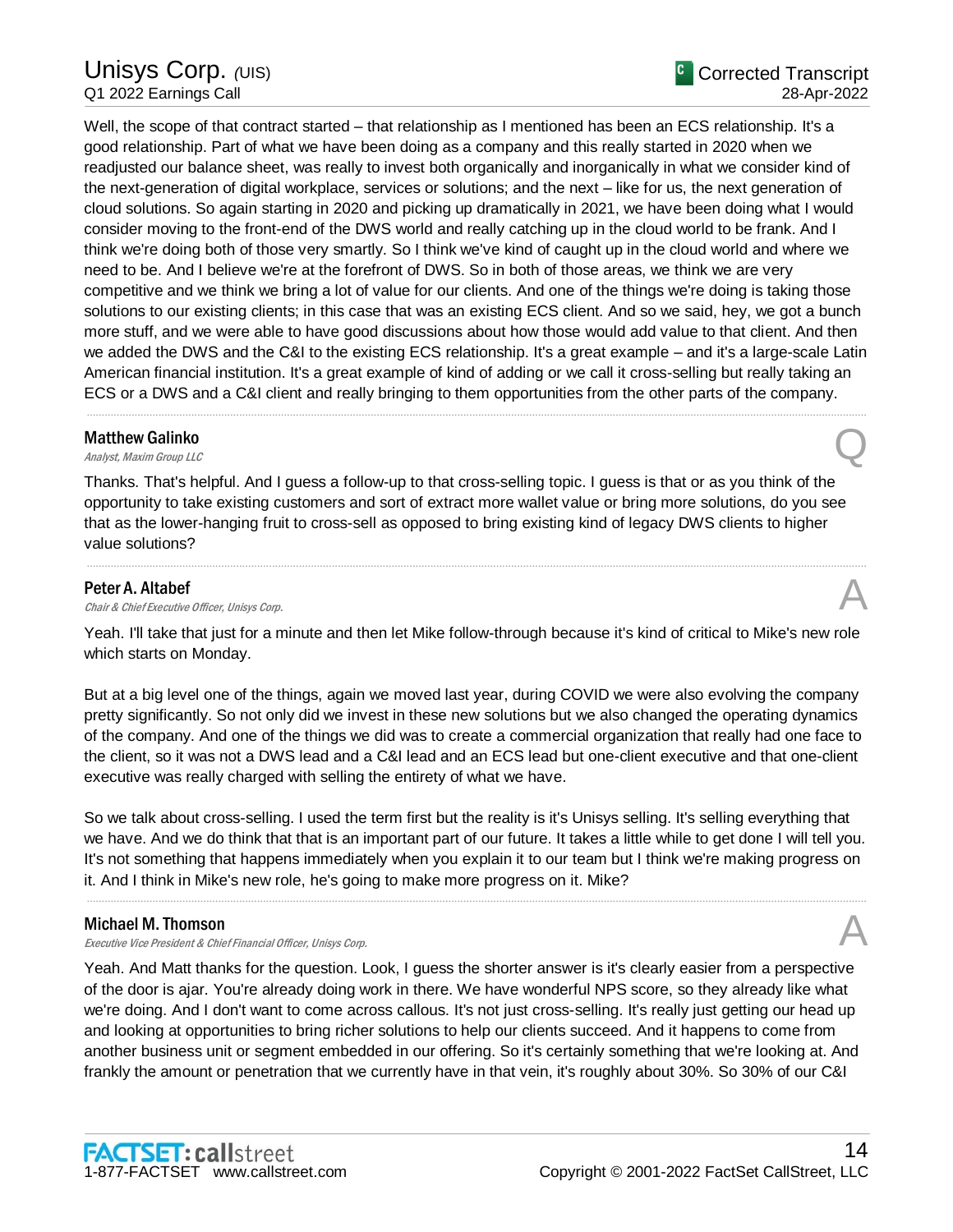Q

Q

clients have some level of DWS component to it and vice versa, and that's pretty consistent across the board. So there's a pretty good opportunity to do that.

And then if you couple that, Matt, with the acquisitions that we've done, so you've got three acquisitions that we've completed, well, they all have client bases, and if you recall they weren't really duplicative of our client base. So it opens up opportunities in that regard as well and clearly the ability to have that dialogue is a lot easier than it is on a new logo. So hopefully I gave you a little more color.

.....................................................................................................................................................................................................................................................................

.....................................................................................................................................................................................................................................................................

**Operator**: And our next question comes from Joe Vafi from Canaccord Genuity. Please go ahead with your question.

Good morning. This is [indiscernible] (00:57:31) on for Joe. Thanks for taking our question here. You mentioned that you were able to price deals to accommodate the cost pressures. How much room do you think you have there if these pressures intensify considerably as the year progresses? Thank you.

.....................................................................................................................................................................................................................................................................

#### Peter A. Altabef

Chair & Chief Executive Officer, Unisys Corp.

Yeah. I think that's a great question and I think that was the second half of Jon's question that I never got to, so thanks very much for talking about it. Our – I think that our guidance was about 9.5% to 10.5% for the year. I think you heard Mike kind of say we were pointing more toward the lower part of that and the higher part of that and that's really the reason.

So as we look at wage inflation, as we look at the battle for talent, I think we're doing a good job of limiting attrition. You see our last 12 month's attrition is at 18.6%. And when you compare that to the industry, based off the data I have, that is kind of – the industry is actually kind of emerging at somewhere around 19% to 21%. So we're a little below industry average there. But it's clearly – it's 1.5% higher than it was pre-pandemic. So that's adding to costs too. It's not just inflation. It's the training and the acquisition costs.

So I think we're all being a little careful on the margins. I think you're seeing that industry-wide and kind of saying that the increase in margins might be a little at the lower end of expectations. And I think that's one of reasons you're seeing us and others do that. So we still expect healthy margins. Those are good numbers for us because and they're good numbers for us historically. But I think we're being a little cautious on the margin side. I hope that helps.

.....................................................................................................................................................................................................................................................................

Yes. Thank you.

**Operator**: And ladies and gentlemen with that we'll be concluding today's question-and-answer session. I'd like to turn the floor back over to management for any closing remarks.

.....................................................................................................................................................................................................................................................................

.....................................................................................................................................................................................................................................................................

Peter A. Altabef Chair & Chief Executive Officer, Unisys Corp.